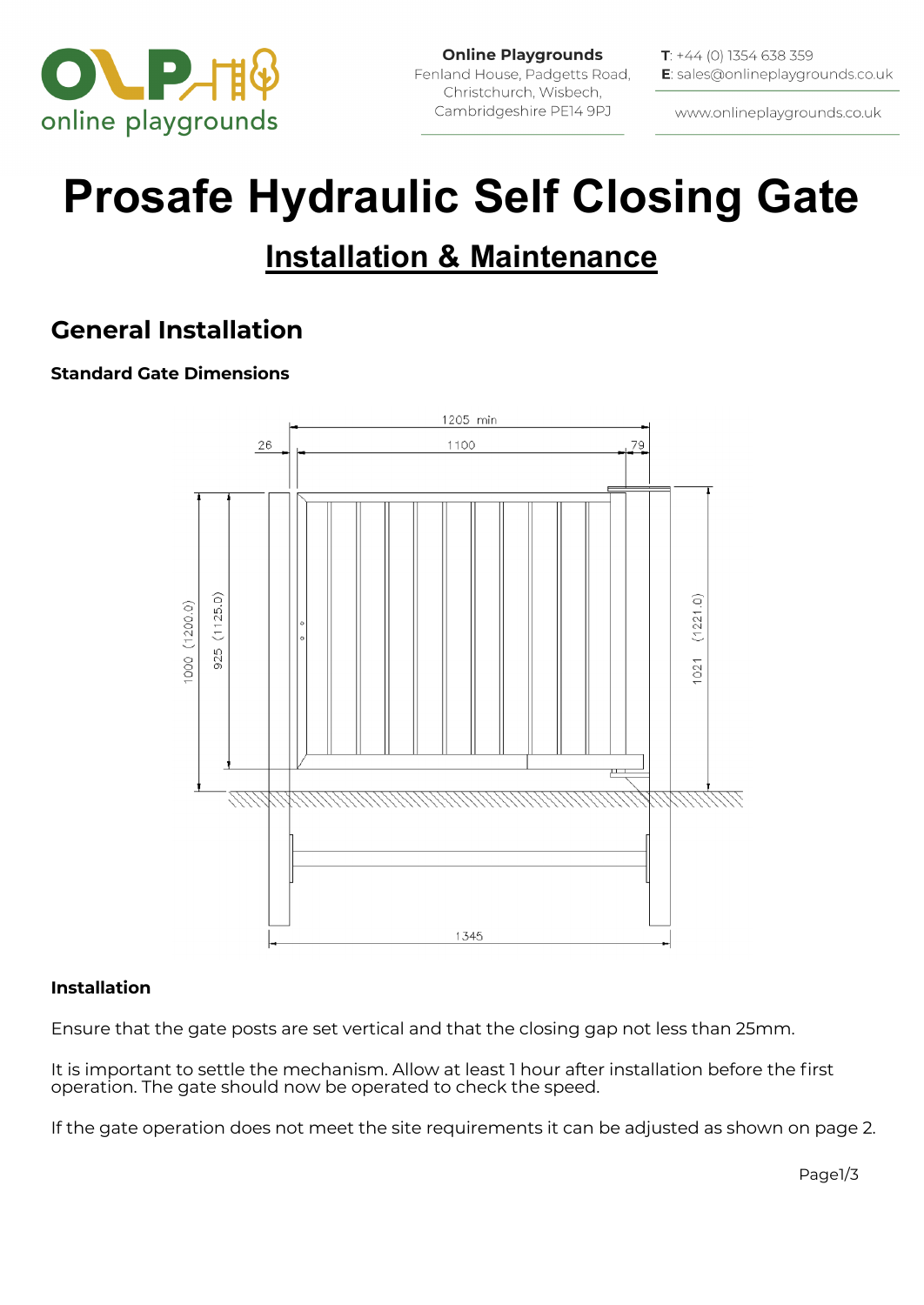#### **Speed Adjustment**

Turn both screws in a clockwise direction to close off both valves. The gate will now not close or open.

Turn both screws approx 1.5 to 1.75 turn in an anti-clockwise direction. This should give an even speed.

Fine adjustment can be made turning the screws as shown.

#### **DO NOT TURN SCREWS MORE THAN 3 TURNS FROM THE CLOSED POSITION.**

OIL LOSS MAY RESULT CAUSING THE MECHANISM TO FAIL THUS INVALIDATING ALL WARRANTIES.